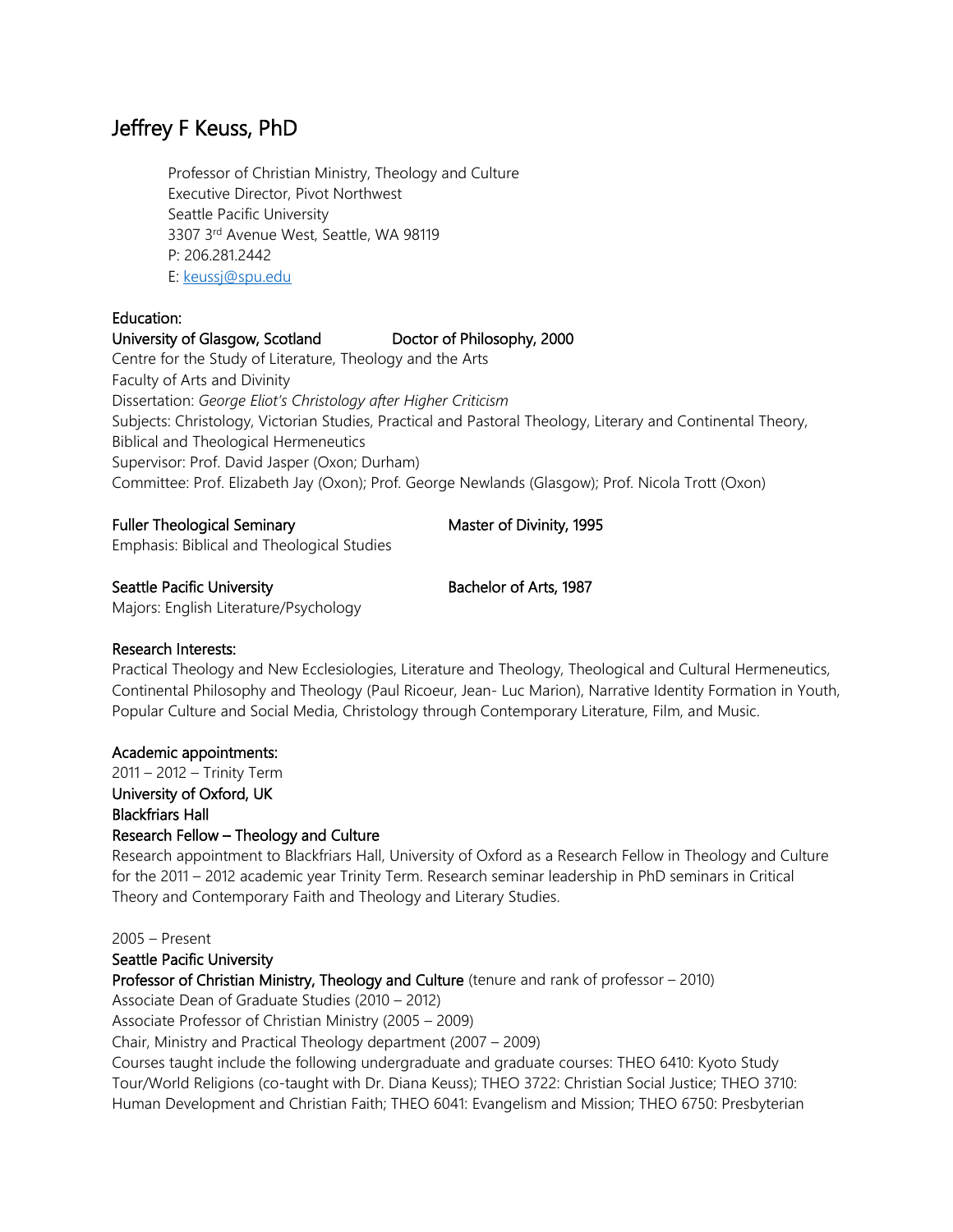Polity and Worship, THEO 3715: Youth Culture and Christian Faith, UFDN 3100: Christian Theology, UFDN 1000: Christian Formation, THEO 2710: Foundations of Educational Ministry, THEO 3720: Foundations of Spiritual Life, EDU 6085: Moral Issues in Education (SOE); BUS 6201: Values in the Marketplace (SBE), and THEO 6040: Field and Contextual Education internship coordination.

#### 2000 – 2004

## University of Glasgow, Scotland

#### Senior Lecturer – Theology, Culture and the Arts

Courses taught included: Theology and Church History 1C, Christian Spirituality and Mysticism, Congregational Studies, Literature and Theology, Practical Theology and Ethics, Missional Theology in the Church, Public Theology and Ethics, Educational Ministry. Appointment included affiliate status in the Postgraduate Medical Faculty of the School of Medicine in Social and Community Health where I taught courses in Psychosocial and Spiritual Care, Spirituality and Palliative Care, and Life Death and Spirituality. Responsibilities also included supervision of PhD and MTh students in areas of Theology and Cultural Theory, Practical Theology, and Contemporary Ecclesiologies and Mission.

#### Administrative Experience:

## 2017 – Present Executive Director/Principal Investigator Pivot Northwest (Pivot NW)

Established in 2016 through \$1.5 million grant from Lilly Endowment Inc. to help congregations in the Pacific Northwest engage young adults, the PNW Faith Innovation Team (Pivot NW) was born. Under my leadership, the Pivot NW team identifies area faith communities to work with, helping them better understand the experiences of young adults and working with them to design, launch, and evaluate new ministries. Responsibilities include staff management of a team of PhD researchers and managers supporting member congregations throughout the Pacific Northwest in change management, team and capacity building, ongoing quantitative and qualitative data collection and ideation for effective ministry with and for young adults.

#### 2010 – 2013

## Seattle Pacific University – Seattle Pacific Seminary Associate Dean of Graduate Studies

Responsibilities include the coordination and implementation of the Seminary mentorship and Contextual Education program with 20+ church and parachurch partners throughout the Pacific Northwest; representing the Seminary to external publics through lectures and presentations; primary grant writer and oversight for the PCUSA Company of New Pastors program; working with the Dean and Associate Dean in securing secondary accreditation with the Association of Theological Schools and providing direction on marketing and recruitment strategies in collaboration with the Graduate Center.

#### 2002 - 2019

## Literature and Theology: International Journal of Religion, Theory and Culture (Oxford University Press)

## General Editor – North American Board

*Literature and Theology* is a top-tier quarterly peer-reviewed international journal of Oxford University Press that has an institutional subscription of over 1,000+ universities and colleges and seeks to explore of how religion is embedded in culture and bridges into traditional discourses across the disciplines. Responsibilities include managerial and budget oversight for the North American editorial board; recruitment and management of an international board of peer reviewers; addressing various academic guilds and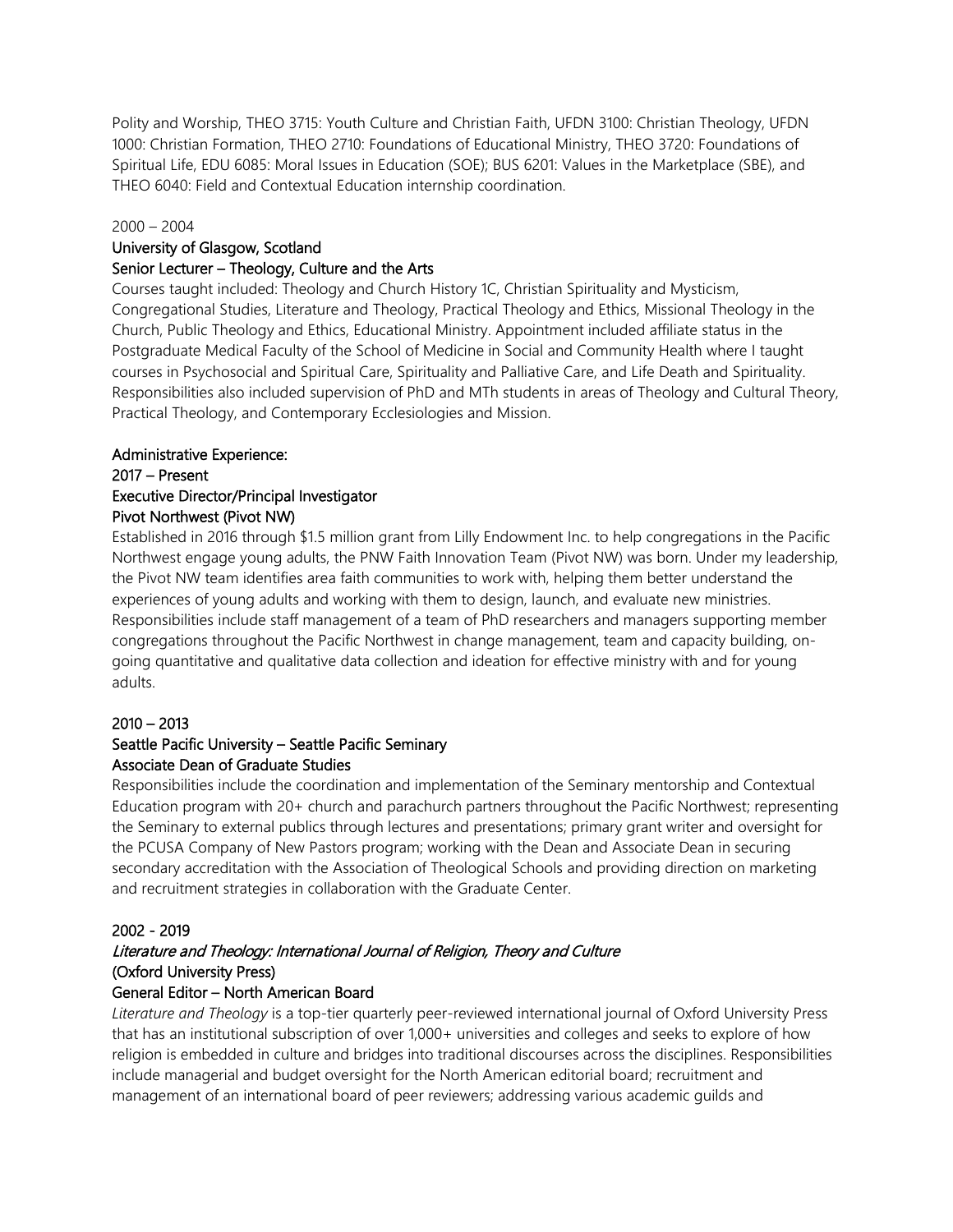interdisciplinary conferences; and working with Oxford Press University as a project manager to ensure total quality assurance.

#### 2000 – 2004

## University of Glasgow, Scotland UK

#### Director of the Centre for Literature, Theology and the Arts

In addition to my on-going teaching and research position within the Faculty of Arts and Divinity, my responsibilities included directorial oversight of budget development, grant writing, curriculum coordination and implementation of the University of Glasgow interdisciplinary research center in the Arts; organization of University lecture series; PhD research seminars and lecture; and teaching as an Affiliate member of the Postgraduate Medical Faculty of the School of Medicine in Social and Community Medicine – courses included *Psychosocial and Spiritual Care, Spirituality and Palliative Care,* and *Life Death and Spirituality.*  Additional responsibilities included co-chairing the University Student Hardship Fund that allocates over 5 million pounds per year to needy students.

#### 1990 – 1993

#### Providence/Swedish Medical Center Director of Volunteer Guild

Responsibilities included fund development and personnel management of mission-based volunteer and chaplaincy efforts for Providence/ Swedish Medical Center, a 409-bed multi-care health institution in the Central District of Seattle which is part of the Sisters of Providence Health Care System. Achievements during my tenure at Providence include restructuring and cutting capital expenses, increased net revenue from the Medical Center's primary fund-raiser auction, from \$265,000 to \$1,389,000 in the '90-'91 fiscal year, and a staff restricting to better reflect the institutional mission and budget priorities. Additional responsibilities included chairing the Providence Medical Center Art Committee and instituting a hospital-wide art procurement program that centered on pieces that reflect the institution commitment to caring for those who cannot afford adequate health care. The initiative procured over \$135,000 in art bequests in the '92-'93 fiscal year.

#### Publications:

#### Books:

*[Live The Questions: How Searching Shapes Our Convictions](https://www.amazon.com/Live-Questions-Searching-Convictions-Commitments/dp/0830845658/ref=sr_1_1_sspa?keywords=live+the+questions+keuss&qid=1557334262&s=gateway&sr=8-1-spell-spons&psc=1) and Commitments* (Downers Grove, IL: InterVarsity Press, 2019) ISBN 978-0-8308-4565-1

*[Blur: A New Paradigm for Understanding Youth Culture](https://www.amazon.com/Blur-Paradigm-Understanding-Youth-Culture/dp/0310514843/ref=tmm_pap_swatch_0?_encoding=UTF8&qid=&sr=)* (San Francisco, CA: HarperCollins/Zondervan Academic, 2014)

*[A Poetics of Jesus: The Search for Christ in Nineteenth-Century Writing](https://www.amazon.com/gp/product/B07JPX4ZQ9/ref=dbs_a_def_rwt_bibl_vppi_i4)*. New Critical Thinking in Theology Series (New York: Routledge, 2018) ISBN: 0 7546 0627 9

*[Your Neighbor's Hymnal: What Popular Music Teaches Us about Faith, Hope and Love](https://www.amazon.com/Your-Neighbors-Hymnal-Popular-Teaches/dp/1608993698/ref=sr_1_2?qid=1557334300&refinements=p_27%3AJeffrey+F.+Keuss&s=books&sr=1-2&text=Jeffrey+F.+Keuss)* (Eugene, OR: Cascade Books, 2011) ISBN: 978-1-60899-369-7

*[Freedom of the Self: Kenosis, Cultural Identity and Mission at the Crossroads](https://www.amazon.com/Freedom-Self-Cultural-Identity-Crossroads/dp/1608991059/ref=tmm_pap_swatch_0?_encoding=UTF8&qid=1557334371&sr=1-4)* (Eugene, OR: Pickwick, 2010) ISBN: 13: 978-1-60899-105-1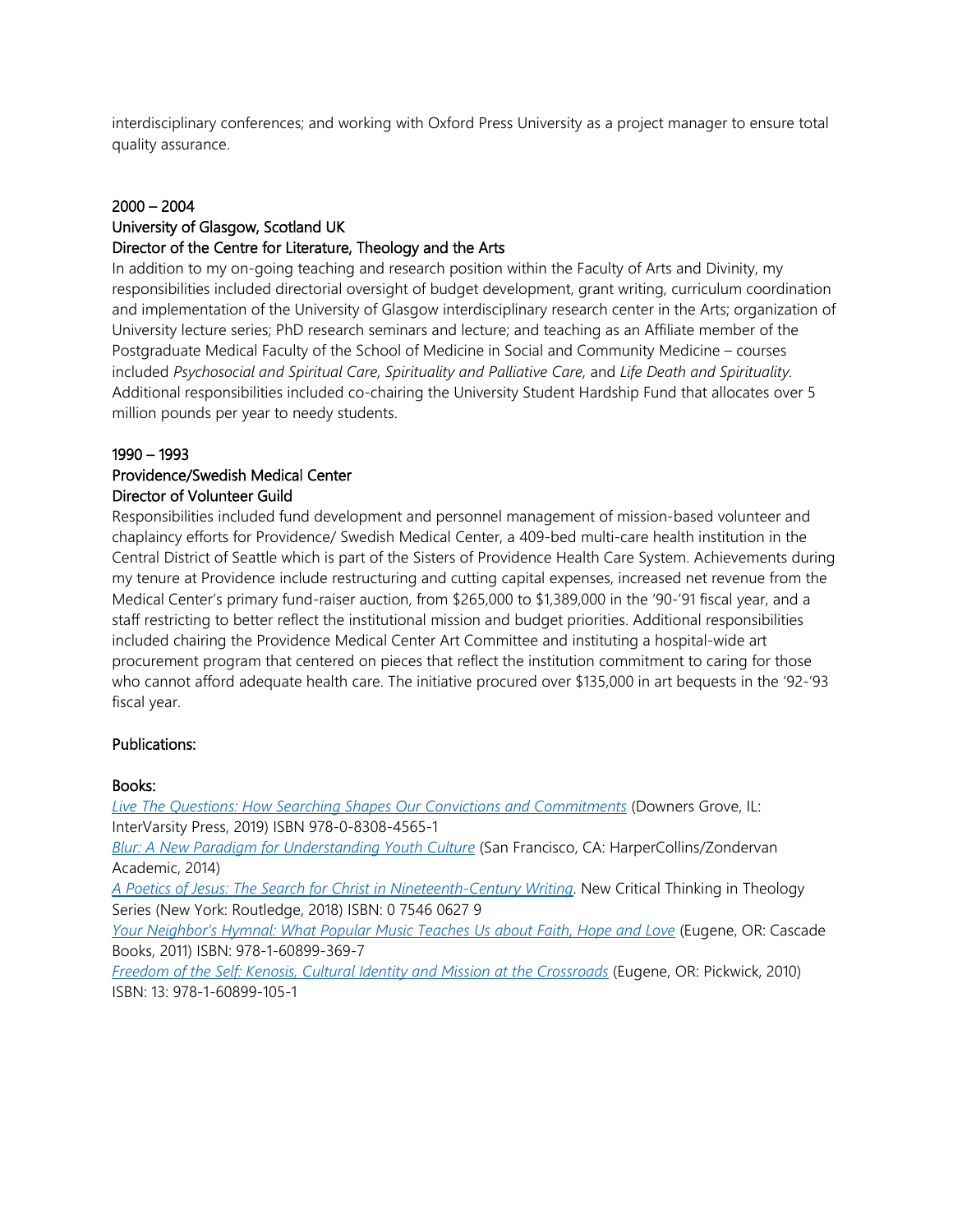#### Edited volumes:

(ed.) [Paul Ricoeur and The Call to Interdisciplinarity](https://academic.oup.com/litthe/article/27/2/143/978767) *Literature and Theology* Vol. 27, Issue 2 (Oxford University Press, 2013)

(ed.) *[The Sacred and The Profane: Contemporary Issues in Hermeneutics](https://www.amazon.com/gp/product/B06XDCX8ST/ref=dbs_a_def_rwt_bibl_vppi_i5)* (New York: Routledge, 2017) ISBN: 0 7546 0767 4

## Articles/Chapters:

(with Robert Drovdahl) "Emerging Adults and Christian Faith: The Faith Experience of Emerging Adults in the Pacific Northwest" *Christian Education Journal: Research on Educational Ministry*, Volume 17, Issue 1 April 2020:<https://journals.sagepub.com/doi/10.1177/0739891319900511>

"David Friedrich Strauss and Ludwig Feuerbach: The Rise of *Strum und Drang* in Biblical Scholarship" in Alan J. Hauser and Duane F. Watson (ed.) *A History of Biblical Interpretation Volume 3: The Enlightenment through the Nineteenth Century* (Grand Rapids, MI: Eerdmans, 2017) pp. 192-210

"Marilynne Robinson and the Literary Self: The Gift of Pre-Apocalyptic Literature in the Age of Rational Religion" in *Crux: A Quarterly Journal of Christian Thought*, Volume 52, Number 3-4, ISSN 0011-2186 "Love Among the Ruins: Hermeneutics of Theology and Literature in the University after the Twentieth Century" in Zoe Lehmann Imfeld, Peter Hampson and Alison Milbank (ed.) *Theology and Literature After Postmodernity* (London, UK: Bloomsbury T&T Clark, 2015) pp. 163-178

"Kenosis, Race and the Sacredly Mobile Adolescent: A Revised Christology for Racial Reconciliation" in *Journal of Youth and Theology*, November 2011, Vol. 9, No. 2 pp. 25- 44. ISSN 1741-0819.

(with Rob Willett) "The Sacredly Mobile Adolescent – A hermeneutic phenomenological study toward revising of the Third Culture Kid typology for effective ministry practice in a multivalent culture" in *Journal of Youth Ministry*, Fall 2009, Vol. 8, No. 1, pp. 7 -24: ISSN 1541-0412

"Turning a blind eye: Emmanuel Levinas, John 9 and the Blindness of Responsibility" in *The Bible in World Christian Perspective*, (ed.) David W. Baker and W. Ward Gasque (Vancouver, B.C.; Regent College Publishing, 2009) pp. 175 – 192 ISBN 978-1-57383-432-2.

"The emergent church and neo-correlational theology after Tillich, Schliermacher and Browning" *Scottish Journal of Theology*, Volume 61, Number 4, 2008 pp. 450- 461. ISSN: 0036- 9306 http://journals.cambridge.org/repo\_A23vidiu

"The Lenten Face of Christ in Shusaku Endo's *Silence* and *Life of Jesus*" in *The Expository Times: International Journal of Theology, Biblical Studies and Ministry*, Vol. 118, No. 6, ISSN 0014-5246 pp. 273 – 279. http://ext.sagepub.com/cgi/reprint/118/6/273

"Seeing and Being with Youth: Bildungsroman and Coming of Age from Goethe to Star Wars and The Matrix" – *Journal of Youth and Theology*, December 2006, No. 5, Volume 2, pp. 29-48 ISSN 1741-0819.

"The New Poverty and Responsive Economics" in *The Other Journal: Journal of Theology and Culture* April 4, 2005, Vol. 2, Issue 5 ISSN 1933-7957

"Remembering the American Radical Reformation in The Apostle and O Brother Where Art Thou?" in Peter Francis (ed.) *Cinema Divinite: Religion, Theology and the Bible in Film* (London: SCM Press, 2005) ISBN: 0334029880. pp. 239 - 252

"Reading Stanley Kubrick: A Theological Odyssey" in Peter Francis (ed.) *Cinema Divinite: Religion, Theology and the Bible in Film* (London: SCM Press, 2005) ISBN: 0334029880. pp. 78 - 93

(with Peter Francis and Eric Christianson) "Reflections on Mel Gibson's The Passion of the Christ (2004)" in Peter Francis (ed.) *Cinema Divinite: Religion, Theology and the Bible in Film* (London: SCM Press, 2005) ISBN: 0334029880. pp. 311 - 330

"George Steiner and the Minotaur at the Heart of Love – Of Real Presences" in *Literature and Theology: International Journal of Religion, Theory and Culture*, Vol. 18, No. 3 September 2004 ISSN: 0269-1205 pp. 351  $-357.$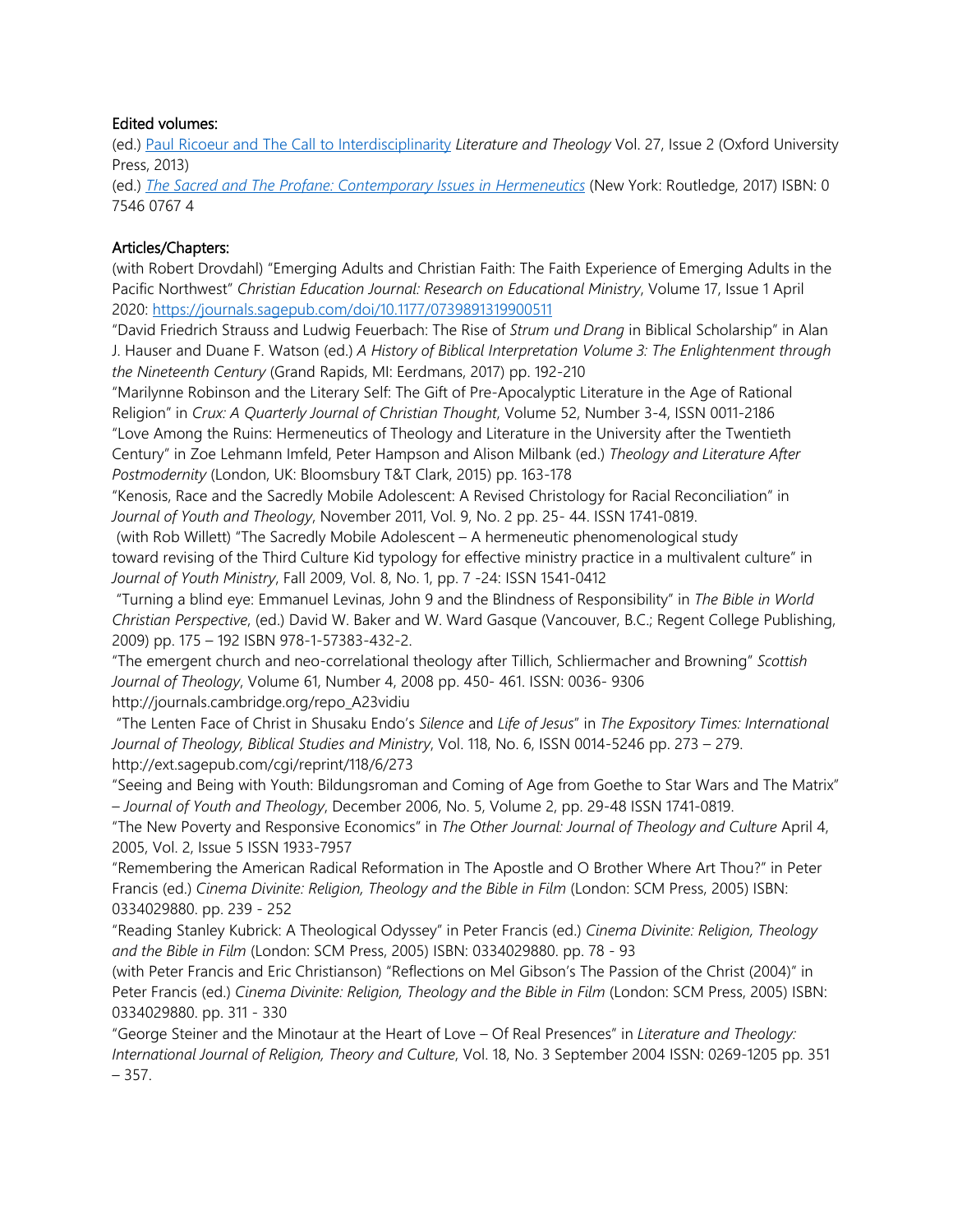"Speech after Violence: Towards a Theological Poetics of Identity and Loss" in *Sheffield Journal of Theology and Sexuality* Volume 9.2, March 2003 ISSN: 1355-8358. pp. 242-251.

"Remembering Kant in Hermeneutics of the Sacred and the Profane" in *The Sacred and The Profane: Contemporary Issues in Hermeneutics* (London: Ashgate Press, 2003) ISBN: 0 7546 0767 4. pp. 1-9.

"David Friedrich Strauss and the Mythi of *Das Leben Jesu*" in *The Sacred and The Profane: Contemporary Issues in Hermeneutics* (London: Ashgate Press, 2003) ISBN: 0 7546 0767 4. pp. 53-61.

"Differánce As One Who Comes Unknown: Christology after Derrida's "Structure, Sign, and Play in the Discourse of the Human Sciences" in Journal for Cultural and Religious Theory, Vol. 3, No. 1 December 2001. ISSN: 1530-5228

"Seeing Adam Bede – An Iconographic Reading" in David Jasper (ed.) *Believing in the Text* (Bern: Peter Lang Verlag, 2003). ISBN: 3-03910-076-9 pp. 115 – 134.

"Scott Cairns' False Angels" in *Perspectives of Shadows and Light : An Anthology of Literature and Faith* (ed.) Darryl Tippens and Stephen Weathers (Abilene: ACU Press, 1999).

"Making Maps: Finding Our Way in a World Without Direction – The Fiction of Chaim Potok." Orientation (Fall 1998).

#### Peer Reviewed Papers and Presentations:

Chair and respondent – "The decade of reception of *Memory, History and Forgetting* (University of Chicago)" as part of the Paul Ricoeur group session of the American Academy of Religion conference, San Francisco, CA. 2011

Chair and respondent – "The elective affinity in method in Paul Ricoeur's oeuvre as a Protestant and Jean-Luc Marion as a Catholic" as part of the Paul Ricoeur group session of the American Academy of Religion conference, San Francisco, CA. 2011

"Missionary Literature as *hansha*: The Poe cs of Christ in End Shusak 's *Silence*" as part of the Arts, Literature and Religion section of the American Academy of Religion conference, San Francisco, CA. 2011

"Paul Ricoeur – The Hermeneutic of Texts and the Phenomenology of Actions" at the Paul Ricoeur and Theology consultation of the American Academy of Religion conference in Montreal, Canada November 8, 2009

"Kenosis, Race, and the Sacredly Mobile Adolescent" at the Joint IASYM/ AYME (International Association for the Study of Youth Ministry/Association of Youth Ministry Education) conference - Louisville, KY October, 18th 2009

"Is White a Color?: Effective approaches to the taboo subject of race in youth and family ministry" at the Annual NAPCE (North American Professors of Christian Education) conference – Atlanta, GA October 2008 Presenter and Panel Chair: "Spectacles of Crucifixion" at the National AAR/SBL conference: Arts, Religion and Literature section – San Diego, CA. November 2007.

"The Borders of the Sacred: Liminality of land in Cormac McCarthy's Border Trilogy as a theological poetics of responsibility" – Bi-Annual ISRLC (the International Society of Religion Literature and Culture) conference at the University of Stirling, Scotland from Oct. 22nd, 2006.

"*Silentio* in the work of St. Augustine" Annual ISRLC (the International Society of Religion Literature and Culture) conference at the University of Stirling, Scotland from Oct. 22nd, 2006.

"John 9 and the Blindness of Responsibility after Emmanuel Levinas" Pacific Northwest AAR/SBL regional meeting – New Testament and Hellenistic Religions section – Gonzaga University/ May 7th, 2006

"Twenty Years of Literature, Theology and Culture – A Retrospective" American Academy of Religion /Society of Biblical Literature conference: Arts Literature and Religion panel member – San Antonio, Texas November 2004.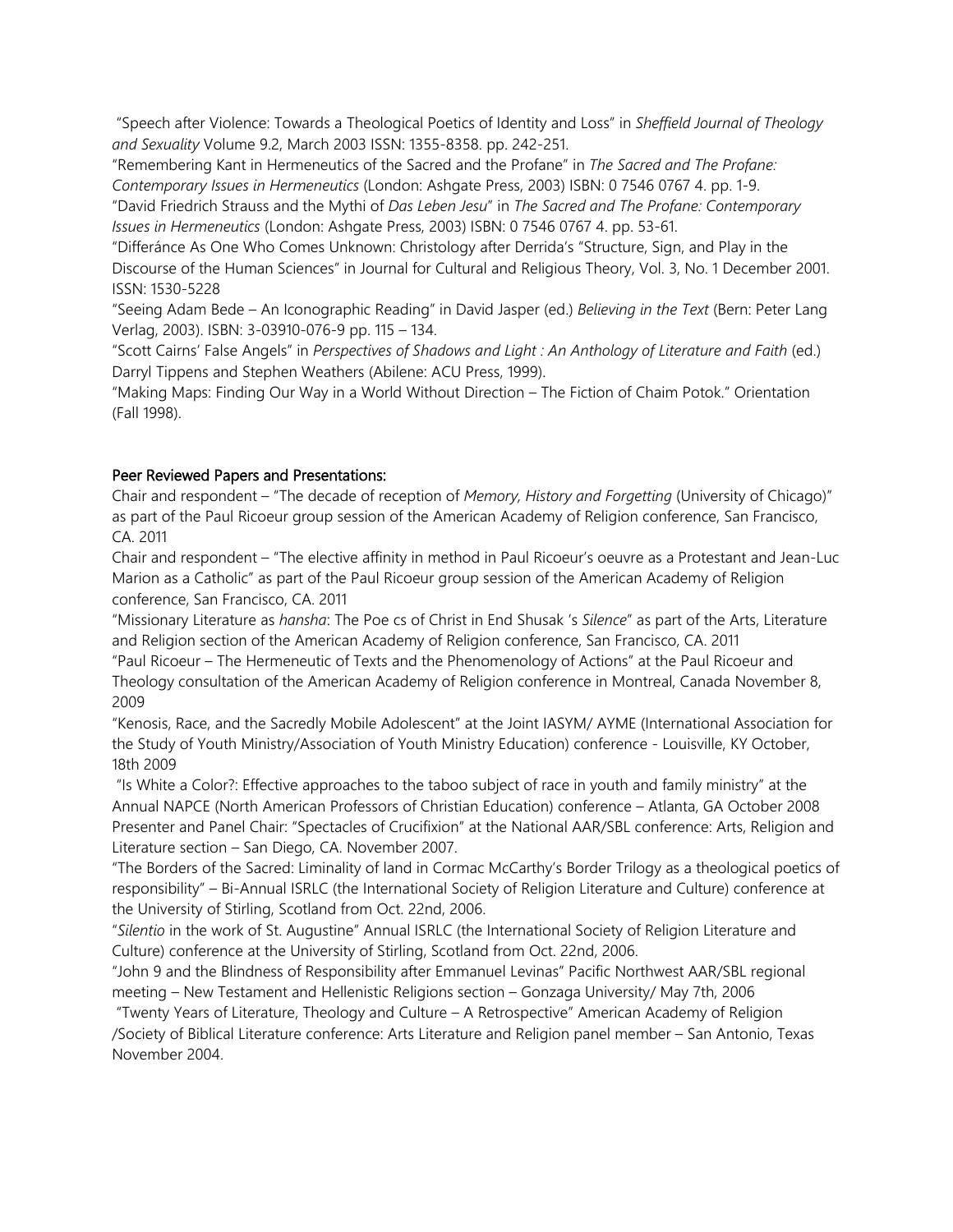"Religion without fumie: Reading Shusaku Endo's *Silence* after Jean-Luc Marion" American Academy of Religion /Society of Biblical Literature conference: Arts Literature and Religion panel - Atlanta, Georgia November 2003.

"The Correspondence of Fictional Theology in J. A. Froude's The Nemesis of Faith" Nineteenth Century Letters Seminars - Centre for Whistler Studies/ History of Art - University of Glasgow, 6th May 2003. "Reading Stanley Kubrick: A Theological Odyssey"- 6th Annual Conference on Explorations in Theology and Film, St. Deiniol's Library, Wales UK, Harwarden Llyfrgell April, 2003.

"Reading After Freud: Eyes Wide Open with Suspicion" - Keynote Speaker: Fiction and Reality conference - AstraZeneca/Glasgow Psychiatric Association, 25th September 2002.

"Emmanuel Levinas and Saying as Ethical (Hyper)responsibility" - Hermeneutics and Ethics Panel, 11th International Conference for Religion, Culture and the Arts, University of York, UK September 2002. "Towards a Theological Poetics of Philomela's "Voice of the Shuttle" - Theology and Religious Studies

Colloquium of University of Stirling and University of Glasgow, 24th April 2002.

Chair – Hermeneutics in the Contemporary World panel: 10th International Conference on Religion and Literature – Katholieke Universiteit Nijmegen, Holland August 28th – 30th 2000.

"From Rembrandt to George Eliot: Icongraphic Reading in Nineteenth Century Painting and Prose" Conference on Theology and Gender with the Journal of Literature and Theology / University of Glasgow - 2000.

## Encyclopedia entries:

"Rock", "Cormac McCarthy", "U2" in *Oxford Encyclopedia of the Bible and the Arts* (Oxford: Oxford University Press) in press

"Birth Narrative", "Baptism", "Isaac Casaubon (1559-1614)" in *Encyclopedia of the Bible and Its Reception*  (Berlin: De Gruyter) in press

"Stanley Kubrick", "Dogme 95", "Auteur Theory" in *Encyclopedia of Religion and Film* (ed.) Eric Mazur (Santa Barbara, Cal.: ABC-CLIO, 2011).

#### Reviews:

*Almost Christian* by Kenda Creasy Dean (OUP, 2010) in *Theology Today*, 68(3) pp. 354-355. Over The Rhine – Drunkard's Prayer – in *Image Update*, Issue #74 - May 15, 2005 – online review for *Image Journal: Center for Religious Humanism*.

"How to Dismantle an Atomic Bomb – U2 and the Theology of Love" – *The Spirit: Newsletter of Seattle Presbytery PC (USA),* December 19, 2004

Literature and Sacrament: The Sacred and the Secular in John Donne by Theresa M. Dipasquale (Cambridge: John Clarke and Co., 2001) in *Reviews in Religion and Theology*, Blackwell Journal Series, Volume 9, Issue 5, June 2002.

*Tradition and Imagination: Revelation and Change*. (Oxford: OUP, 1999) and *Discipleship and Imagination: Christian Tradition and Truth* by David Brown. (Oxford: OUP, 2000) in *Literature and Theology: International Journal of Religion, Theory and Culture*, OUP, Volume 15, Number 3, December 2001. ISSN: 0269-1205.

*Theology, Music, and Time* by Jeremy Begbie (Cambridge: CUP, 2000) in *Literature and Theology: International Journal of Religion, Theory and Culture*, OUP, Volume 15, Number 3, December 2001. ISSN: 0269-1205.

*Christian Literature – An Anthology* (ed.) Alister McGrath (London: Blackwell, 2000) in *Reviews in Religion and Theology*, Blackwell Journal Series, Volume 8, Issue 3, June 2001.

*Self/Same/Other: Revisioning the Subject in Literature and Theology* (ed.) Heather Walton and Andrew Hass (Sheffield: Sheffield Academic Press) in *Theology*, SPCK, March/April 2001.

*Religion and Literature: A Reader* (ed.) Robert Detweiler and David Jasper (Louisville: WJK Press, 2000) *Trinity College Bulletin*, Trinity St. Mungo Press, 2000.